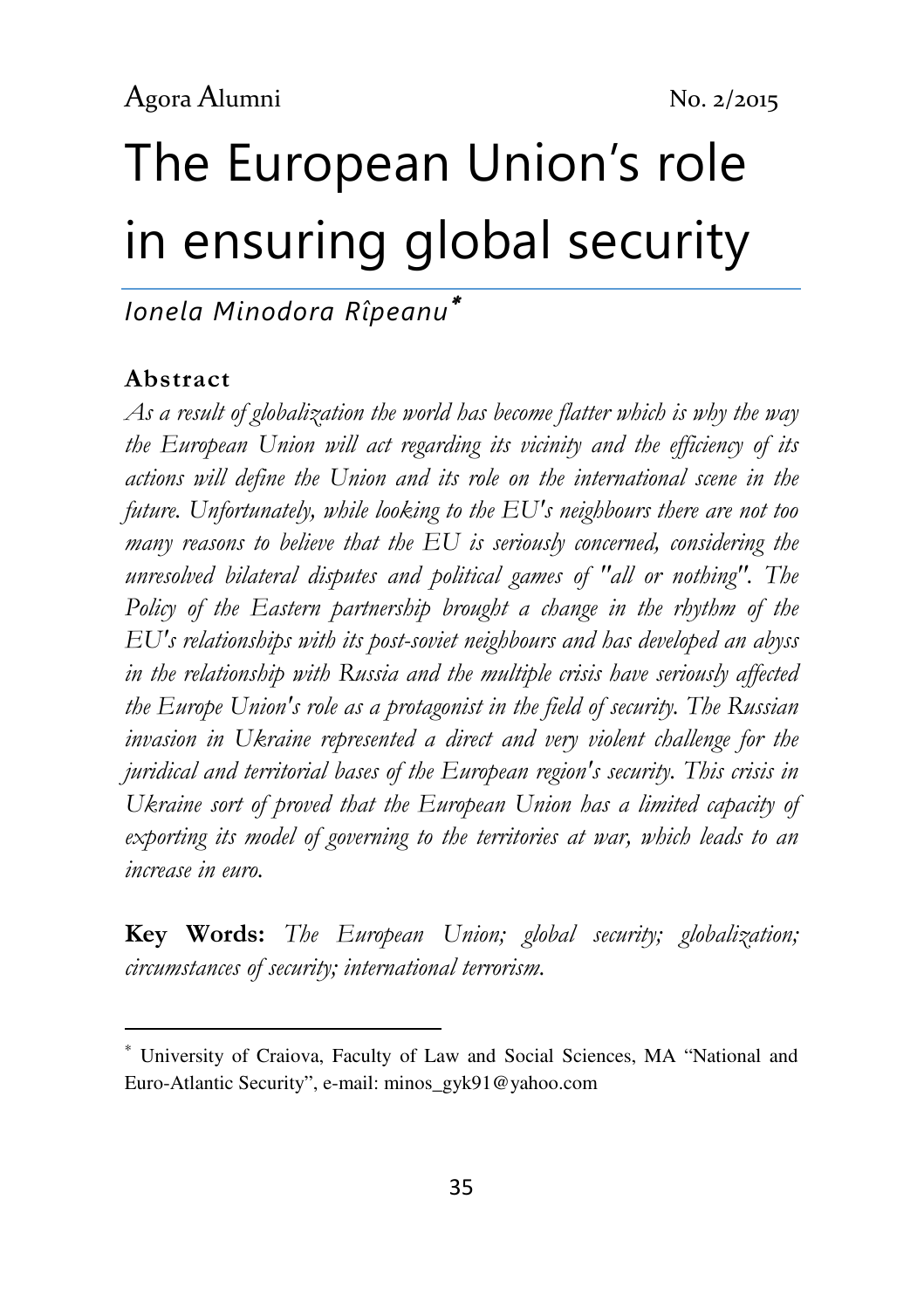#### I. Introduction

It is a well-known fact that the European Union was initially created as an economic and political union and that it was developed in Europe, currently containing 28 states.

The European Coal and Steel Community (ECSC) in 1951 and The European Economic Community in 1958 represent the origins of the current European Union. The following years represented the admissions of new states as EU members but also an increase in power for this community through the adding of new economic, social and political domains to its competences.

It's been known under the name of The European Union starting from 1993 through the adopting of the Maastricht treaty. The constitutional bases for the European Union have been modified to their current form through the Lisbon treaty, on the 1st of December 2009, therefore giving this community its international judicial personality.

Nowadays, nobody can deny the fact that the European Union represents an economical, commercial and even financial power, but regarding globalization, Europe has to survive the new stakes and challenges out of which we can mention the demographic evolution, climate changes, energy supply and even the security threats. The problem that the members of the EU are not capable anymore of promptly replying to these threats and risks regarding the security arises, which is why the idea of a collective effort, on an European level could result in a flexible, useful and innovative response.

Due to these conditions, the idea of a modernization or even internal reformation for Europe has emerged, as result and simultaneously with the process of attracting new members that would agree to become part of the European Union but that would, at the same time, take up the responsibility of finding and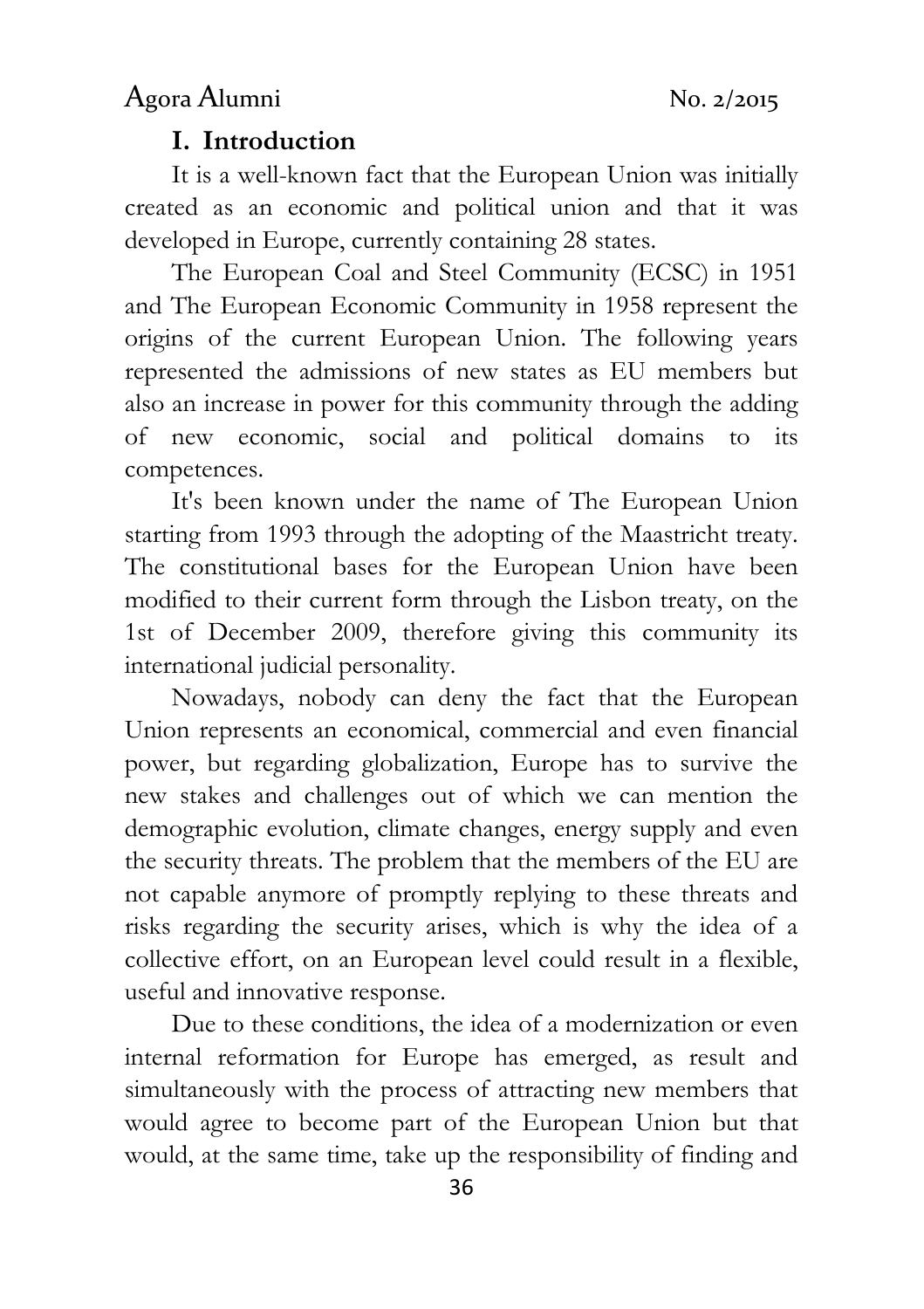applying new solutions to solve difficult situations as a result of the security risks.

In the current security environment, that is dynamic, complex and filled with risks, the European Union plays a major role specifically thanks to the fact that it has created its own instruments to prevent and solve conflicts and to combat nonmilitary risks.

For a Europe with chances of becoming a global actor, that has to supply with an alternative for the new international order, the problem of security needs to be categorically assumed, the threats to security need to be cautiously and fastidiously evaluated, from a military analysis point of view as well as from a cost for human security point of view (Mostoflei, 2008).

### II. The European security strategy - premises, context, necessity.

From an institutional point of view, the European Union is an organization that was formed and continues a complex, dynamic and progressive construction process.

Challenges can be identified in all the activity areas of the European Union, in all of the domains the EU approaches and even under all the dimensions, but the area regarding security and defence is, without a doubt, one of the most complex and the one where the challenge of integration is amongst the biggest and the most difficult ones for the members of the EU but especially for the institutions of the EU community.

Zbigniew Brzezinski once said that "Europe is the perfect ally, but still a subordinate" under the United States of America's influence (Brzezinski, 2000:89).

Therefore, during the time before the European Security Strategy was developed, The European Union was undergoing a process of transformation with the purpose of getting rid of the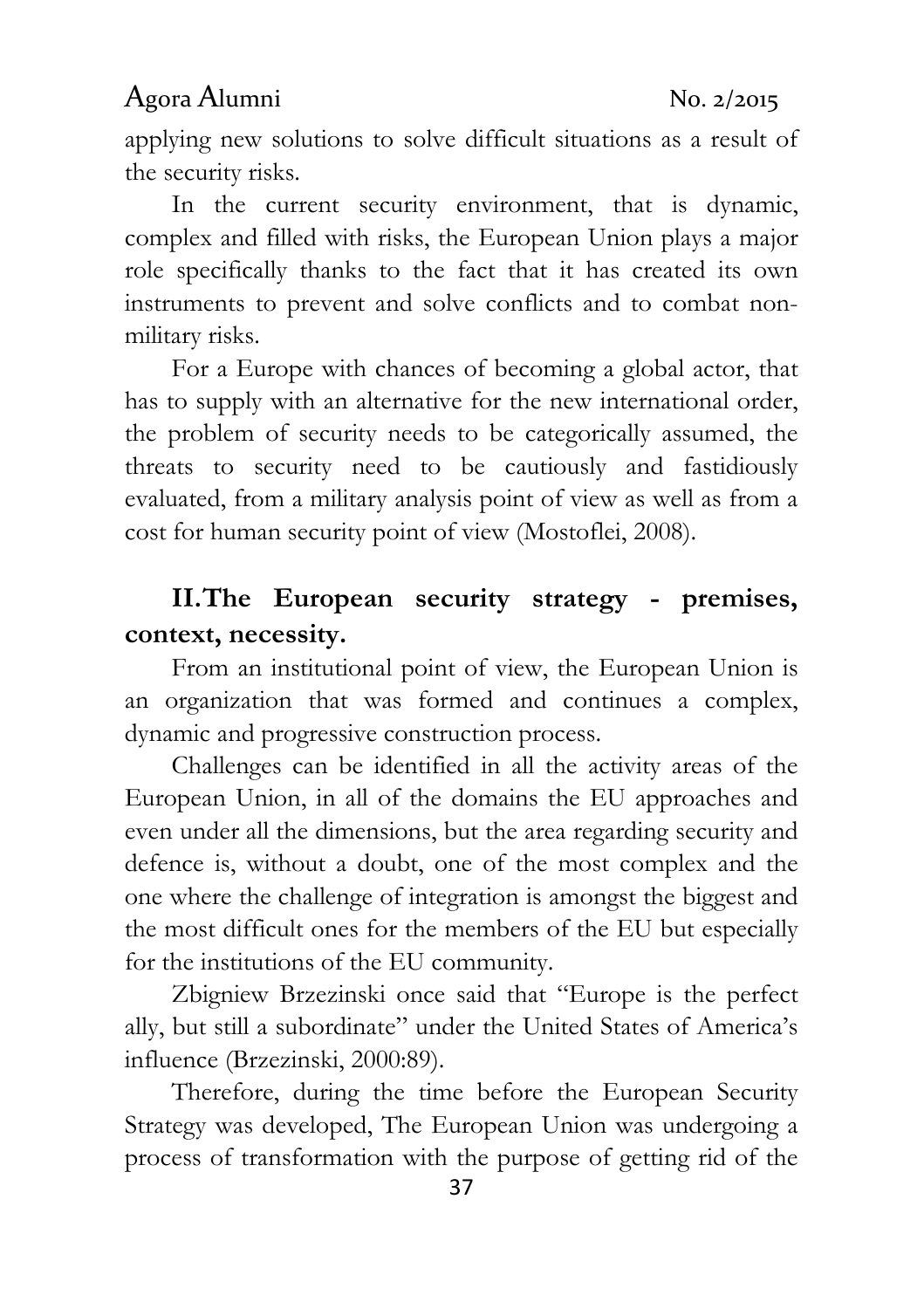statute of being a subordinate to the United States. The purpose of this process was to get the USA to consider the European Union at least an equal international partner and not just a "regional common market, containing states allied with the US through NATO" (Brzezinski, 2000:90).

The initiative for creating a security strategy came from Germany in the context of the informal reunion of External Affairs Ministers in May 2003 in Kastellorizo. The General Secretary of the European Union's Council, EU High Representative for Foreign Affairs & Security Policy, Javier Solana, was chosen responsible for creating a security strategy and in June 2003, during the EU summit in Salonic, he presented the document entitled "A Secure Europe in a better World.", which would become the project for the European security strategy concept.

Until December 2003 the document had been revised with the help of research institutes, but the document didn't suffer radical or important modifications, instead being just refined and having changed the order of priority objectives and courses of action. The result was a perfectly put together document that kept its original name given by Javier Solana, "A Secure Europe in a better World. The European Security Strategy" The Solana Strategy started from the premise that "The Union is a global actor" and that "It should be ready to take responsibilities in the field of global security" (Solana, 2003:1).

The main idea about the security of the continent and global security, written in the European Security Strategy, are marked by the triplet security environment - strategic objectives of the European Union - political implication for Europe.

After analyzing the global security environment, there have been established the main threats and challenges to the security of the European Union through the European Strategy of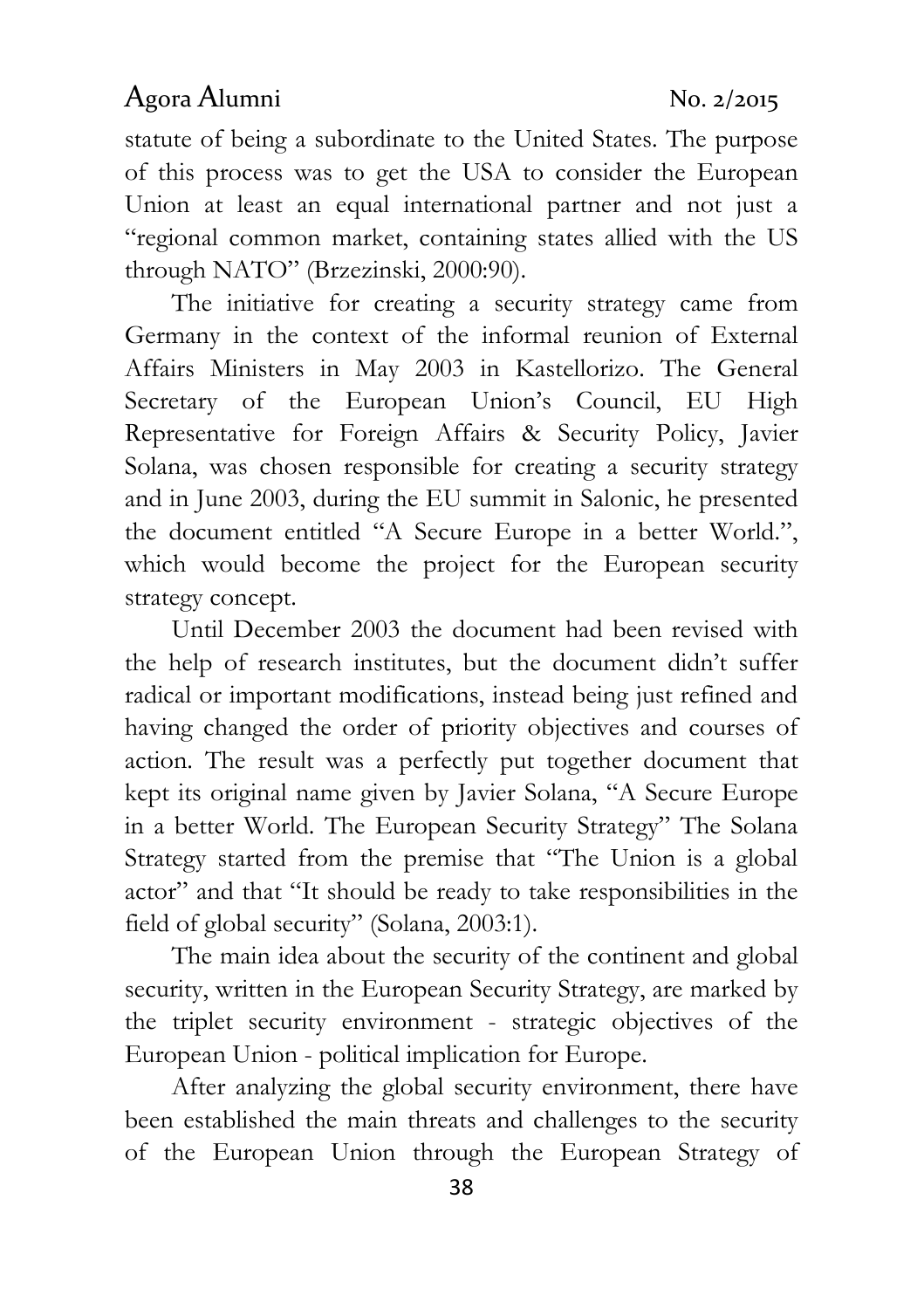Security, as well as certain objectives and courses of action with the purpose of strengthening the European security. Thus, the main threats identified by the strategy are:

- International terrorism - it is seen as a threat that is permanently developing and is mainly linked to violent religious extremism;

- The proliferation of mass destruction weapons considered the most important threat towards the European security;

- The regional conflict in the immediate vicinity (Middle East, Northern Africa, Caucasus, Transnistria), as well as in areas further apart - they can create insecurity and instability, violence and they can create the opportunity for organized crime and international terrorism;

- State instability - poor governing, corruption, power abuse, weak institutions, lack of responsibility, civil conflicts these are threats that strike from the inside and lead to a degrading of the national authority, to state collapsing and regional instability;

- Organized crime - the main target of this is represented by the European states; it is an internal threat but it also has an external side manifested through cross-boundary traffic (drugs, human trafficking, weapons, etc.)

The European Security Strategy has the ambition of embracing all of the existing fields, but I cannot agree with dr. Alexandra Sarcinschi who said "The Solana Strategy identifies some threats and vulnerabilities, but does not offer any details about them." (Sarcinschi, 2005: 18) when vulnerabilities such as global warming and Europe's energy dependence are identified, but at the same time there are identified as vulnerabilities the elements that would be better considered risks: poverty, famine, the failure of economic growth.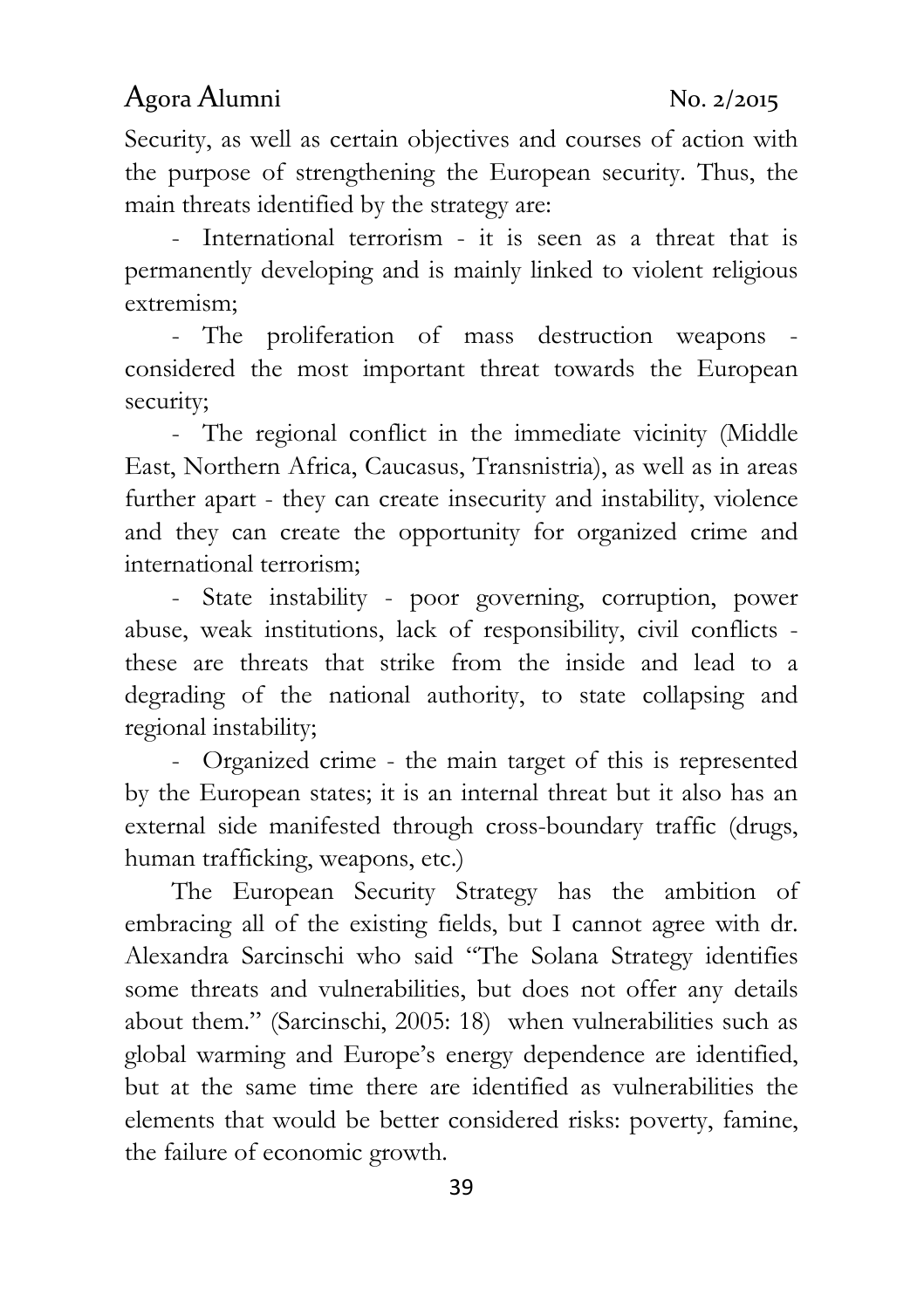The European Union has established, through the European Security Strategy, the following strategic objectives:

- The reactions to threats and fighting against them. The EU's Strategy reverts to moving the "first defence line" outside of its area but at the same time it is taken into consideration the fact that there is no solely-military threat, which is why a multilateral approach on the threats against security is considered the future solution.

- Creating security in the immediate vicinity. The main interest for the EU, in this case, is to have at its borders wellgoverned and well-managed states so that in the case of a possible enlargement of the Union, there wouldn't be any dividing lines. Moreover, there is also the idea that if the countries in the immediate vicinity are characterised by a state of security, the EU's efforts can be canalised to fight the internal factors that cause insecurity.

- The substantiation of the international order on effective multilaterism, which implies a strong international society, fullyfunctional international institutions as well as a governing in accordance with international law.

Regarding the implications on the European Union's policies, the European Security Strategy identifies four major aspects:

a. A union more active in following its objectives, wishing for the EU to become more than it has ever been.

b. A union more active not only in transforming the armed forces so they become capable of responding to new threats, as well as a better correlation between the civil, military and the capacities in other domains as well.

c. A more coherent union regarding the coordination of existing capabilities and instruments, starting from the idea that "we are stronger when we act together".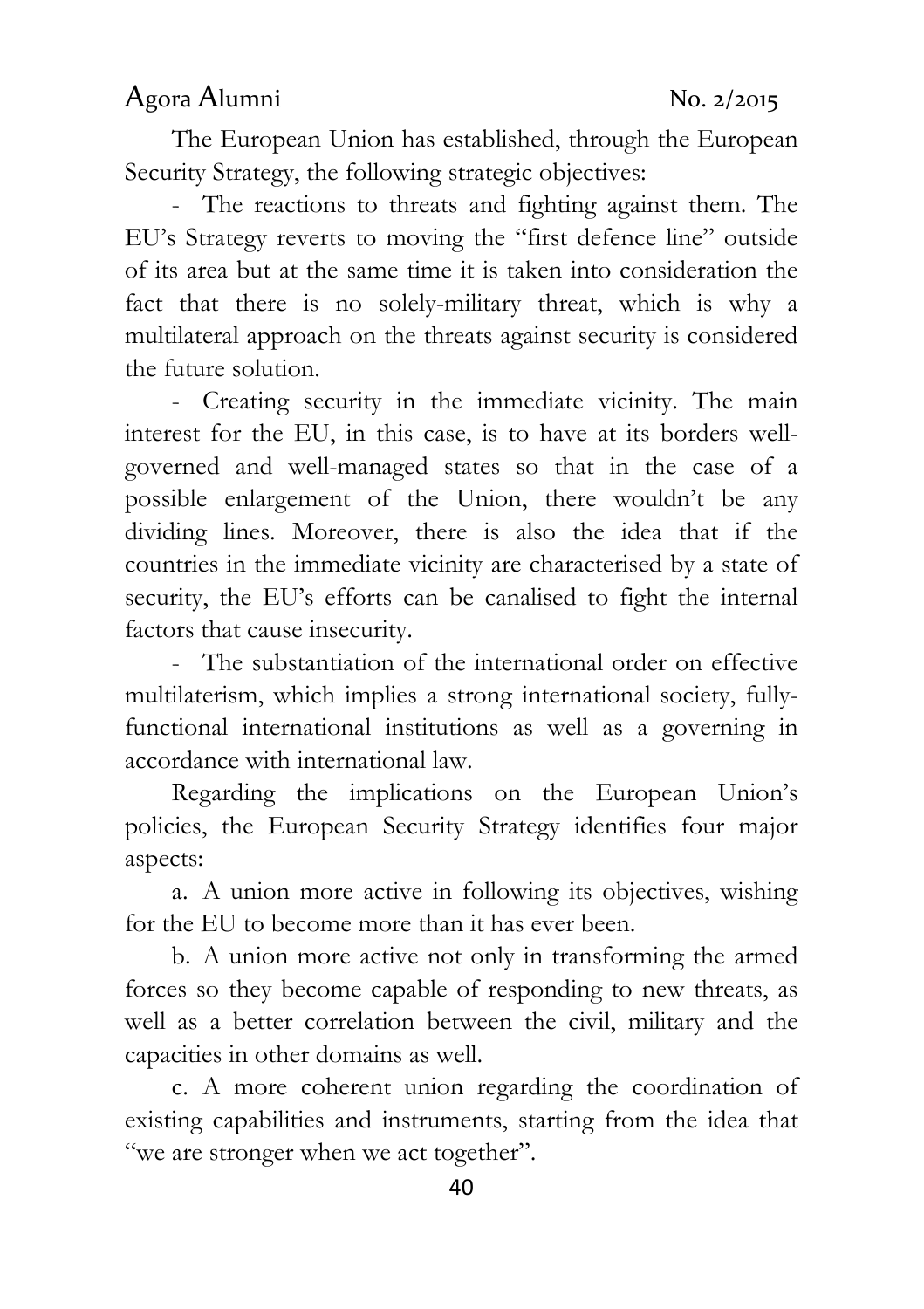d. A union that is capable of cooperating with its partners, the transatlantic relationship being of utmost importance.

As a result of the analysis of the European Security Strategy, Fraser Cameron made the following statement: "The European Union is an actor with an increasing influence on the international and it has to take more responsibility in the field of its own security, as well as the regional and global security" (Cameron, 2003:20) in the context of "External relations that have to be mainly oriented towards the immediate vicinity of the European Union" (Cameron, 2003:20).

In conclusion, we can assess that the European Union has a privileged position, based on global organization, having all of the means - economical, diplomatic, civil and military - for external action, as well as a global vision and a security strategy moulded on its efforts of militarily-strategic modernization, in a world that has greater expectations from other international actors such as the United Nations and NATO (Mostoflei, 2008:31).

# III. European Union's implication in global security

The European Union is an organism in a permanent evolution, regardless of the part of the history we are talking about. It is a well-known fact that one of the major objectives of the EU is the safeguarding of its values and interests, which is becoming somewhat dependent of a global governing through the prism of external affairs and the political-military dimension, thanks to the multidimensional nature of security.

Six years after legitimating the European Security Strategy, but before implementing the Lisbon Treaty, Javier Solana declared: "The role of the EU as a global actor has changed considerably in the past ten years. The European Union has become a global producer of security. There is an increasing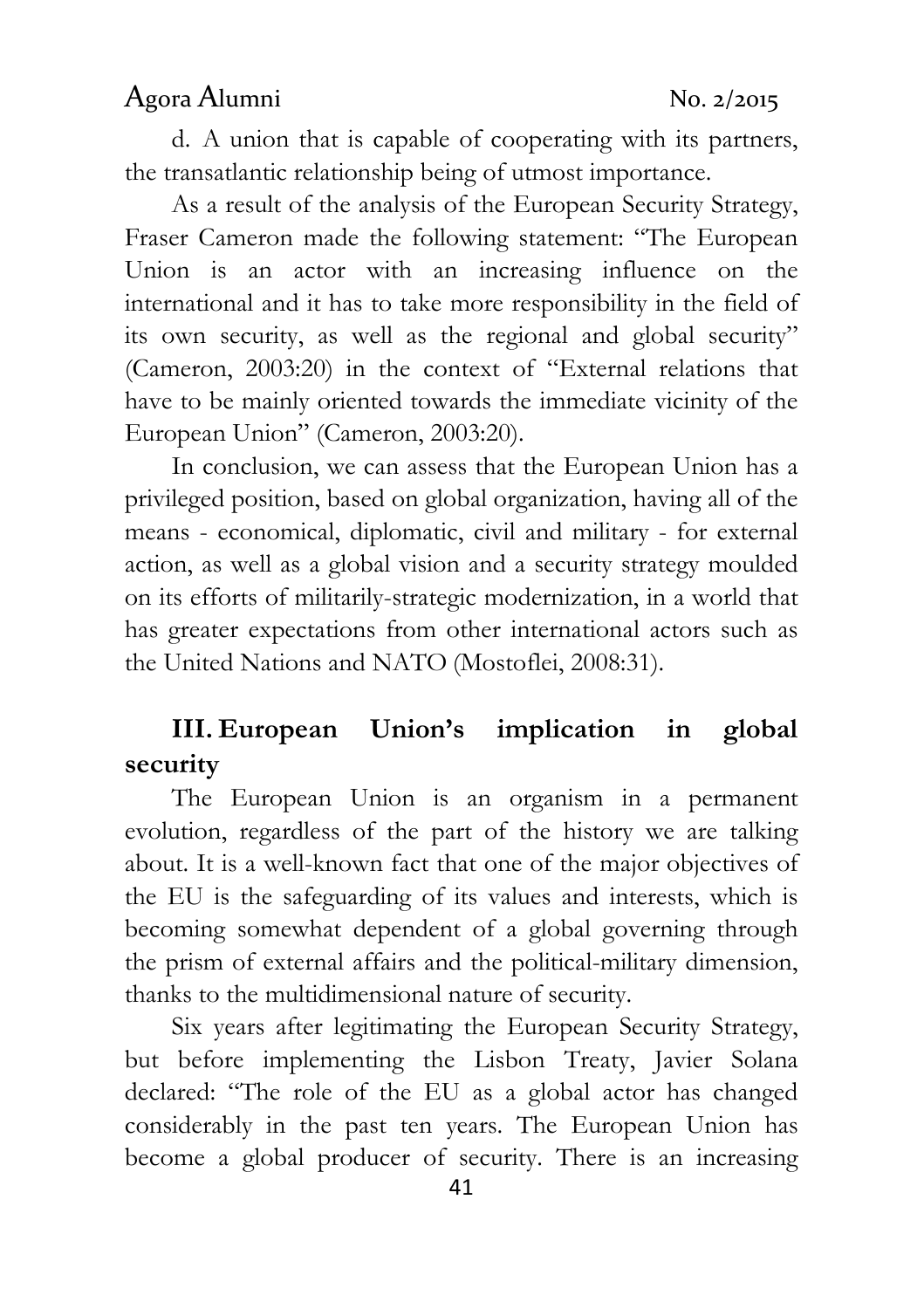demand in the world for Europe and we have to continue developing instruments that are more capable of answering this demand. Once the Lisbon Treaty is implemented, we will be able to work more efficiently in the domain of crisis management, which means a better jointing of civil and military capabilities."

The creation of a cooperation mechanism in the field of security and defence had been a permanent wish but it only appeared with the signing of the Maastricht Treaty (1992) and the Amsterdam Treaty (1997). Thus, the Maastricht Treaty established a new pillar for the European architecture, the Common Foreign and Security Policy that also contained "the eventual creation of a common defence policy that in time, could bring the formation of common defence" (Dutu, 2011:39).

The Amsterdam Treaty continued the on the steps of the Maastricht Treaty, creating the position of High Representative of the Union for Foreign Affairs and Security Policy and giving the European Council increased competences in its role as an authority that guides the measurements regarding security and defence, adopted on an European level.

By adopting the Lisbon Treaty, the solving of the multiple problems that the members had wanted to be solved, but especially, they wanted to increase the efficiency and the coherence in action, therefore changing the European architecture on three pillars, by fusing the first pillar (the European Communities) with the third one (Justice and Foreign Affairs).

The pillar referring to the field of security and defence has undergone some special rules and procedures.

In this context, security and defence remained one of those attributes and functions essential to the members, which made relevant the following paragraph of the Reformation Treaty: "The European Union's competence in foreign policy and common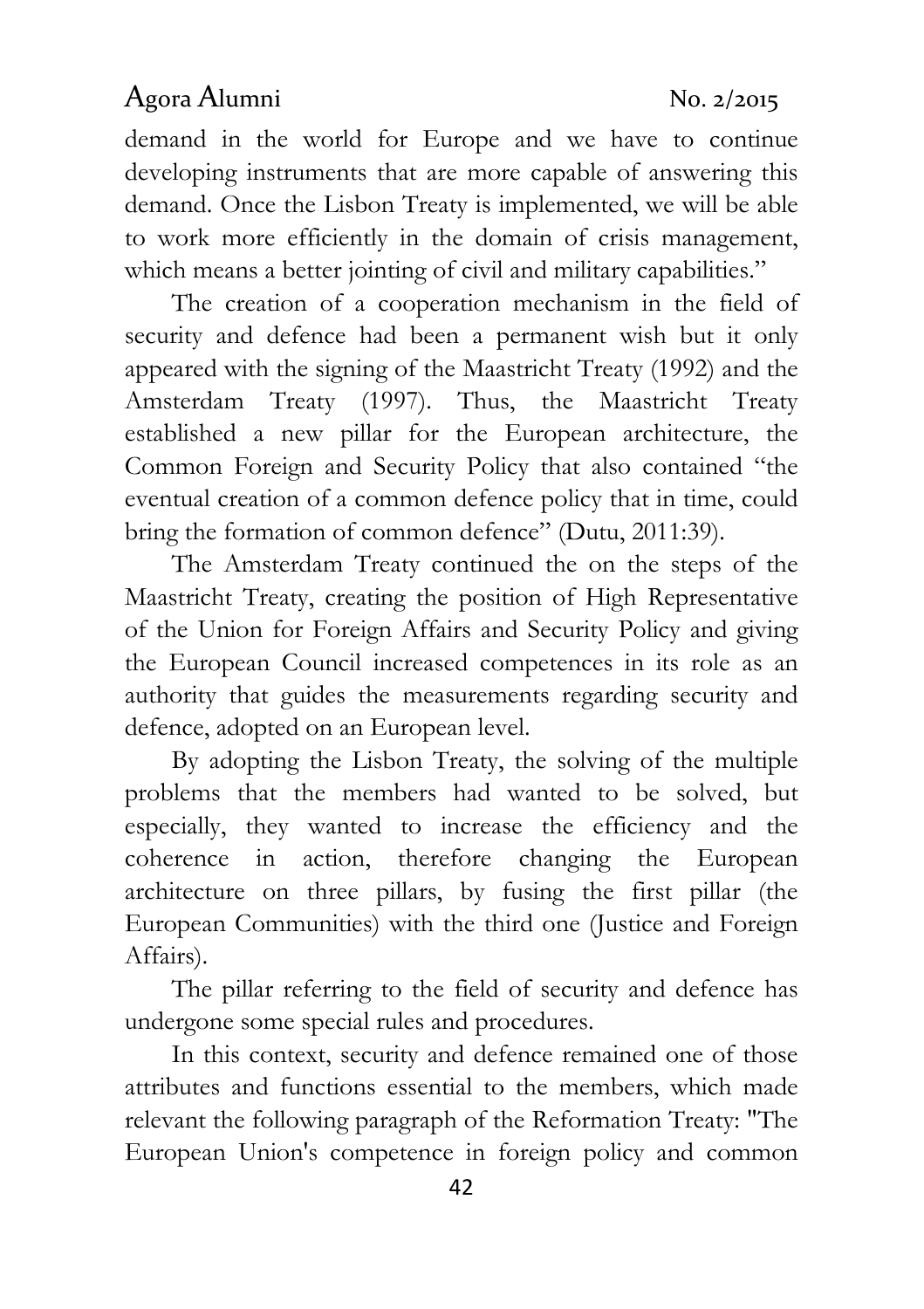security includes all of the fields of foreign affairs as well as all matters regarding the security of the Union, including the gradual creation of a defence policy which could lead to a common defence" (The Lisbon Treaty, 2007).

All in all, according to the Lisbon Treaty, the institutional framework for the Security and Defence Policy, as a part of the Foreign Affairs and Common Security, although it remains the same, a new series of novelties emerges, referring mostly to the external representation of the EU on an international scene. We must keep in mind that the additional value that the Security Policy and Common Defence brings to the international arena doesn't come from its capacity of military intervention, but from the civil dimension of crisis and international conflicts management.

I'm referring to it this way because, although the capacity of military intervention of the EU cannot be questioned, it is clearly surpassed by the military capacities of NATO.

In this sense, it is relevant the information according to which out of the twenty-five operations that have taken place until 2011 under the Security Policy and Common Defence, only eight have been military operations. Therefore, the EU Reformation Treaty created a favourable framework that would lead to an increase in the EU's coherence, efficiency and visibility on the international arena.

Although initially, the majority of the analysts have considered at the moment of EU's enlargement (2004 - 10 new states have joined; 2007 - Romania and Bulgaria joined; 2013 - Croatia joined), that it might become a new obstacle in the way of a good functioning of the institutions; time has proved that the enlargement had a strong impact on the security, unity and stability of the whole continent, but at the same time it positively influenced the world stability and security.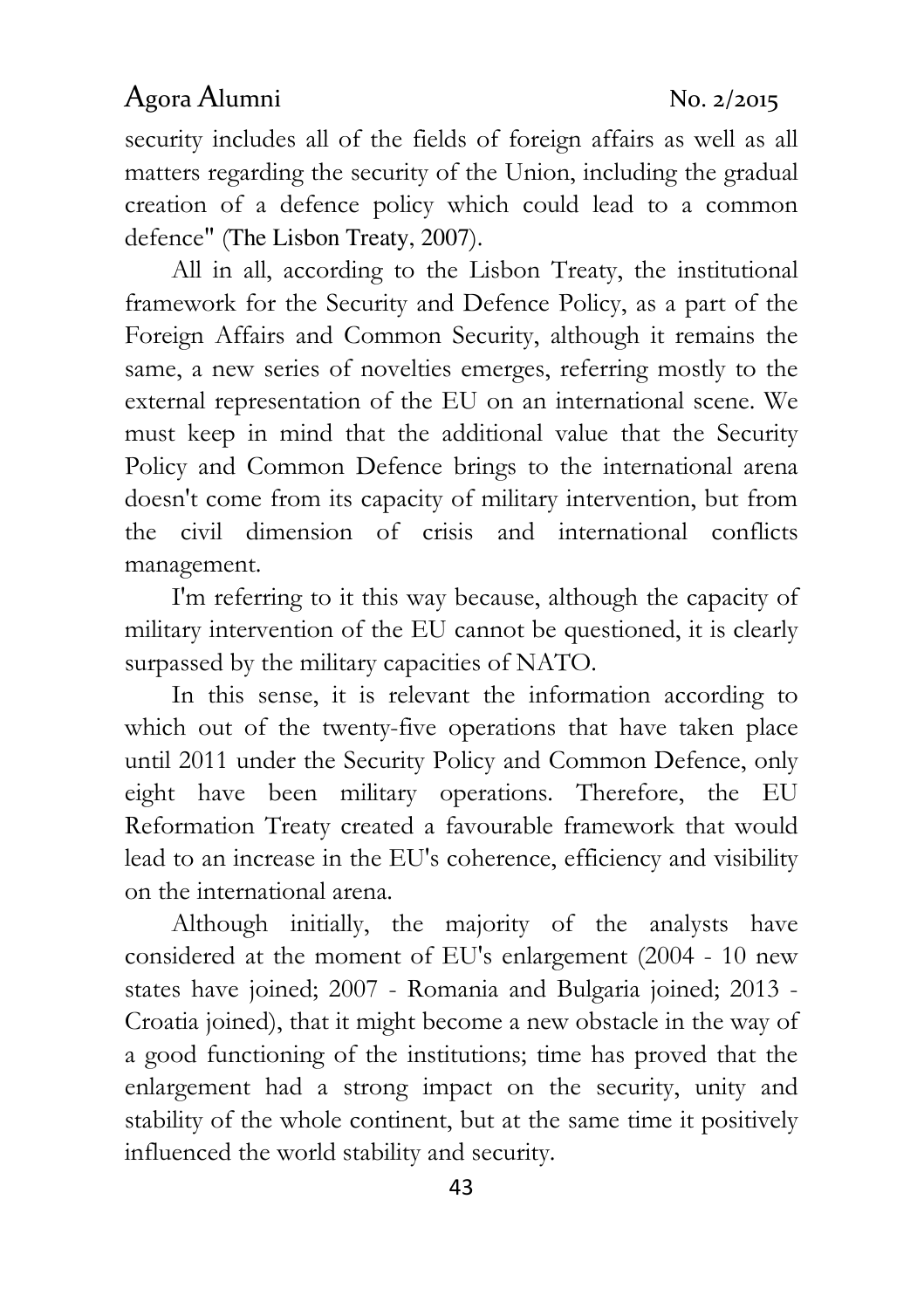Part of the European specialists have assessed that the extension of the unique European space would strengthen the stability and the security of the continent thanks to having the superior political and structural capacities, therefore developing a proper environment regarding the strengthening of the geostrategic balances in the sphere of world stability and security.

Therefore, the EU acts on a regional scale through new instruments that, however have implications in the global security and stability, such as:

The Instrument of Pre-Adherence Assistance - used for candidate or potential candidate countries;

- The European Instrument for Vicinity and Partnership that will cover Third World countries such as Ukraine, Moldavia, Belarus and it is meant to support the strategic partnership of the EU with Russia.

- The Instrument for Stability - it guarantees a response to the crisis in Third world countries and even to trans-boundary problems;

- The Instrument for Economic Cooperation and Development - it is destined for the states and regions that cannot benefit from assistance through the first two instruments.

To these four instruments, two more older but still functional ones are added: The instrument for Humanitarian Assistance and The Instrument for Macro financial Assistance.

Continental and global security is the priority objective for the European Union as well as for NATO and this makes the reports between the two organizations to be cohesive and makes their basis the principles which would turn their partnership beneficial to both parties, but especially to the security and defence of Europe. As a part of this strategic partnership, each organization keeps its specifics, respects each other, is equal in decision making and is based on the necessity of mutual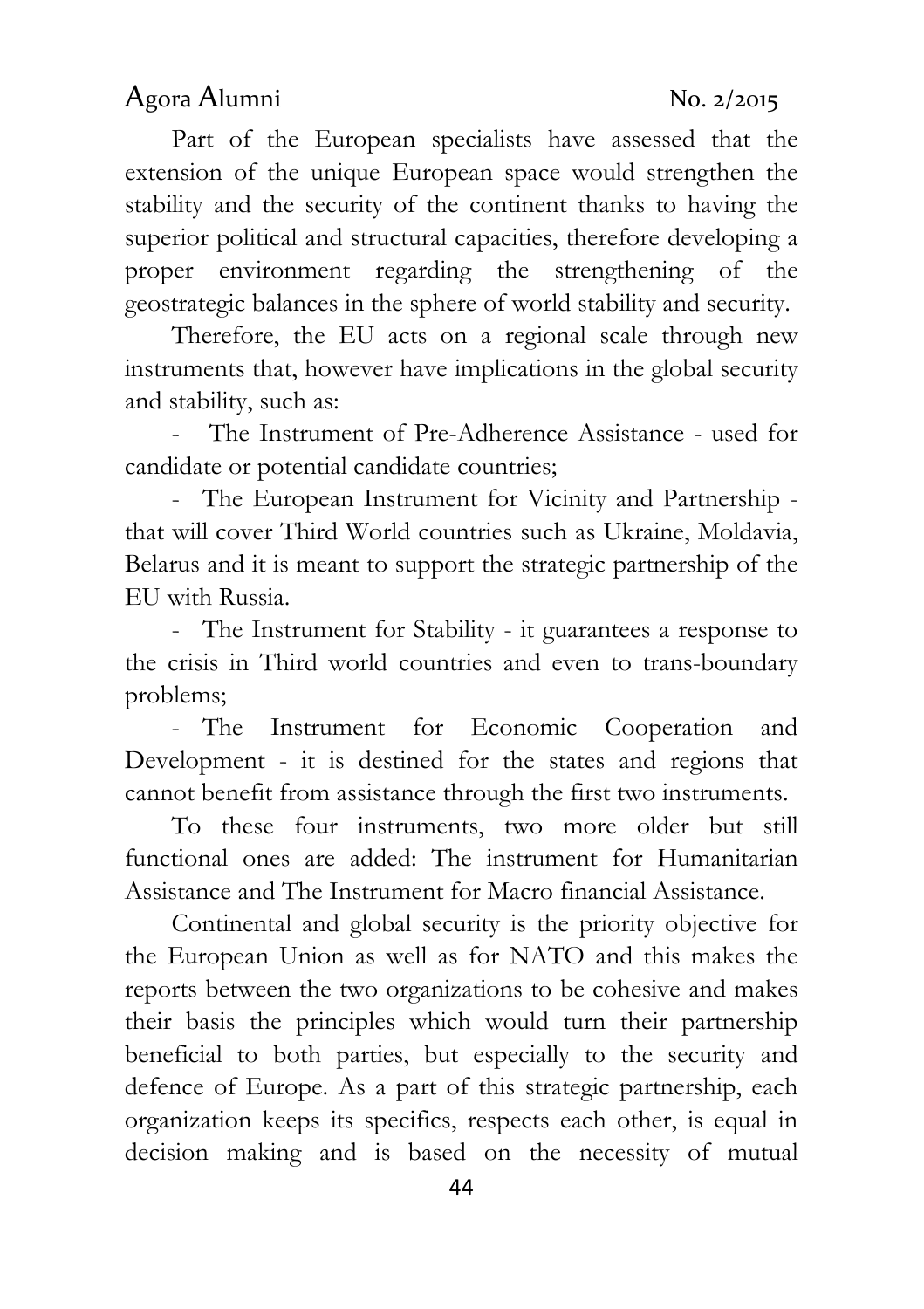consultation, dialogue, transparency and cooperation, respecting the interests of its members.

Thanks to the fact that the European Union and NATO have common responsibilities regarding the stability and security of the European and the global areas, this strategic partnership extended to a larger and larger display of problems, including crisis management, the fight against terrorism, against massdestruction weapons proliferation and even in the sense of extending the two organizations.

The European Union exhibits a solid structure against the complexity of the world and the downfall of the old international balance or terrorism and the base that assured its role as a world power is represented by its gradual enlargement of the organization policy. An extension process like that, although considered by the European commissioner, Olli Rehn, as "our great European challenge" (Rehn, 2007), it can only keep on developing the peace, freedom and prosperity area that the European Union builds and to increase the organization's role as a stabilizer in global security.

The European Union has made decisive steps towards a globalization of the security through adopting the document entitled "The New European Vicinity Policy", which lead to an extension of the security, stability and the well-governing inside as well as outside the geographical borders of the Union. The New European Vicinity Policy, closely related to the strategy of the partnerships has helped in securing the southern border of the EU and in supporting the need of development and stability for the neighbours in the Middle East and Northern Africa, by creating an extensive cooperation and an advanced partnership.

With this initiative, the countries neighbouring the extended Europe are proposed a global objective: to develop to a level identical to the ones of the EU members, including in the field of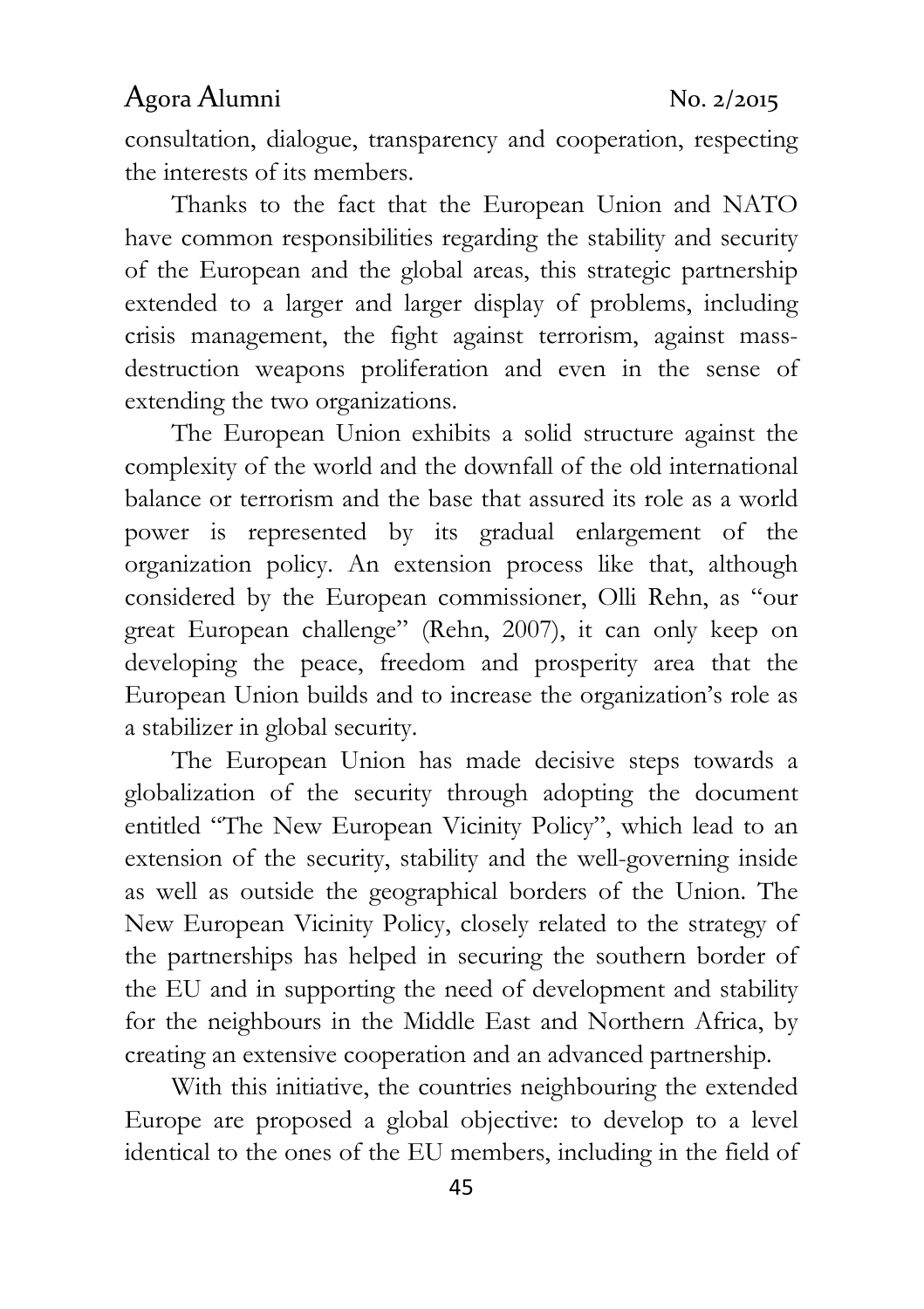cooperation in security but excluding the financial obligations and the institutional participation. Considering the dimension of the European Vicinity Policy, the EU acts in the field of problems regarding conflicts and promotes similar reforms on both sides of the borders, hoping to increase the convergence of the political and economic systems, therefore contributing at the instauration of a climate based on trust.

#### IV. Conclusions

With a view to realising its objectives of security and defence the EU must not contest the necessity of privileged relations with the USA concurrent with the development of collaboration with other globally important actors: China, Russia, Japan, Canada or even India. Moreover, the EU should manifest an opening to developing partnership with any state which shares the same scopes and values and which is ready to act for their protection.

In the context of the new security challenges, a political frame of the EU regarding defence against cyber-attacks must be adopted, and co-operation in dealing with problems of energy security must be consolidated, alongside the development of new military capacities. The strategic and geopolitical environment of the EU is now more agitated and unpredictable that it has ever been in the last decades, the EU now being surrounded by an arch or crisis instead of the "circle of friends" from Romano Prodi's vision.

In the context of this crisis, the major problem is that European leaders have repeatedly shown that they do not have the will to use the means they have at their disposal in order to stop Russia's recurring infringement of international law. Putin has managed to successfully exploit the breach in security at NATO's and EU's Eastern borders. This collapse of the capacity of discouragement represents a serious threat to the European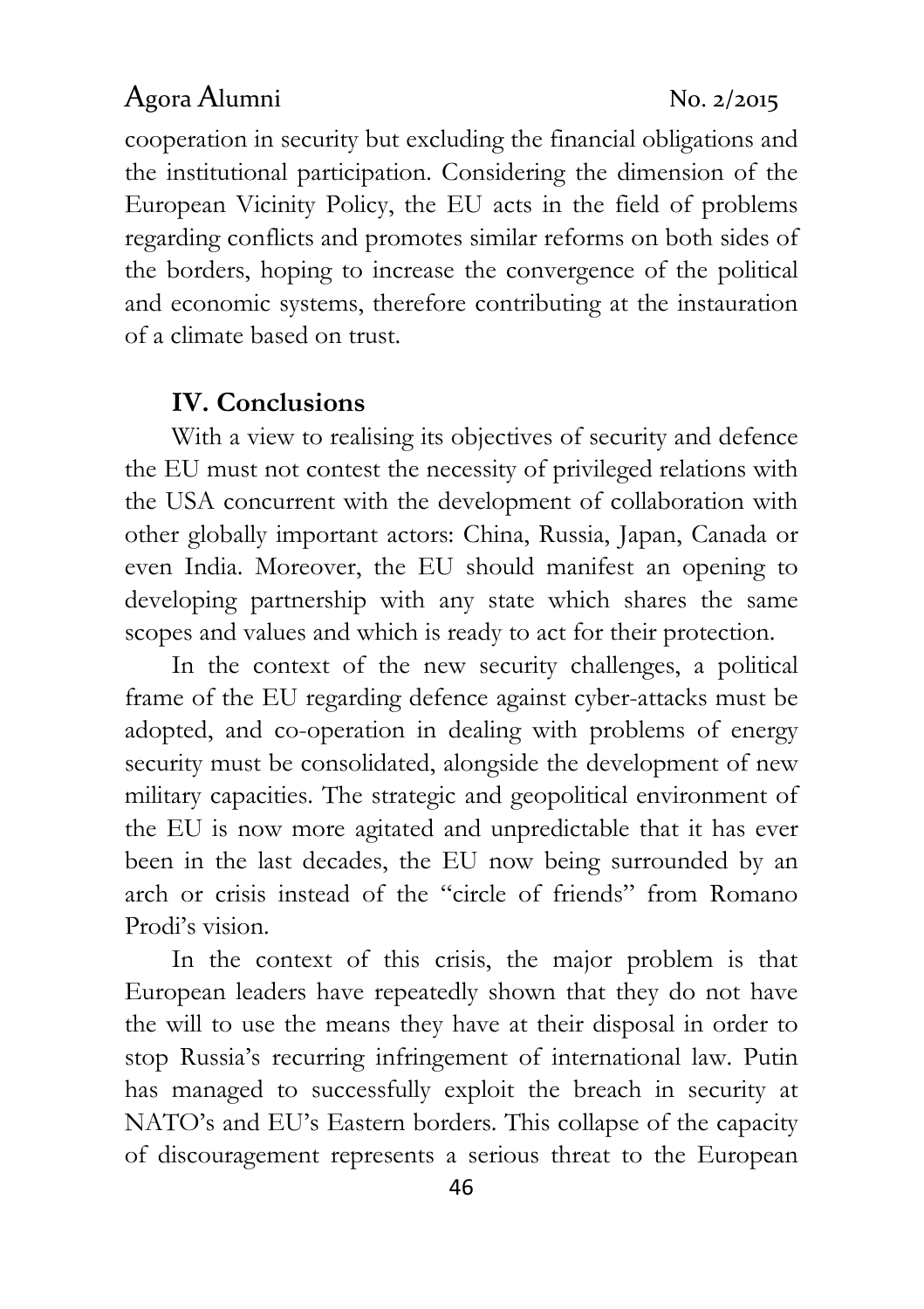order protected by NATO and built by the European Union, and a re-establishment of this capacity of discouragement would be a lot harder to achieve that it would have been to protect from the beginning.

The EU must resist the pressure coming from Russia, but the main problem in this context is that of maintaining its internal unity, a problem becoming more and more difficult. Treating Russia as a strategic rival, but occasionally as a tactical ally will be a challenge for the member states. The EU benefits from a strategic vision, as well as from the necessary means to play an operational role in crisis management, which leads to the organisation's active involvement in the development of a global profile for the architecture of international security.

In my opinion, an interesting attempt to define the EU is the affirmation that "the European Union is a project, not a territory" (Dumont, 2012:9). Therefore, the EU cannot simply stay a geographical object or territory, and the project of the European Union will only succeed if the organisation will know how to define its geography and to develop a project useful both to its citizens and for global peace and prosperity.